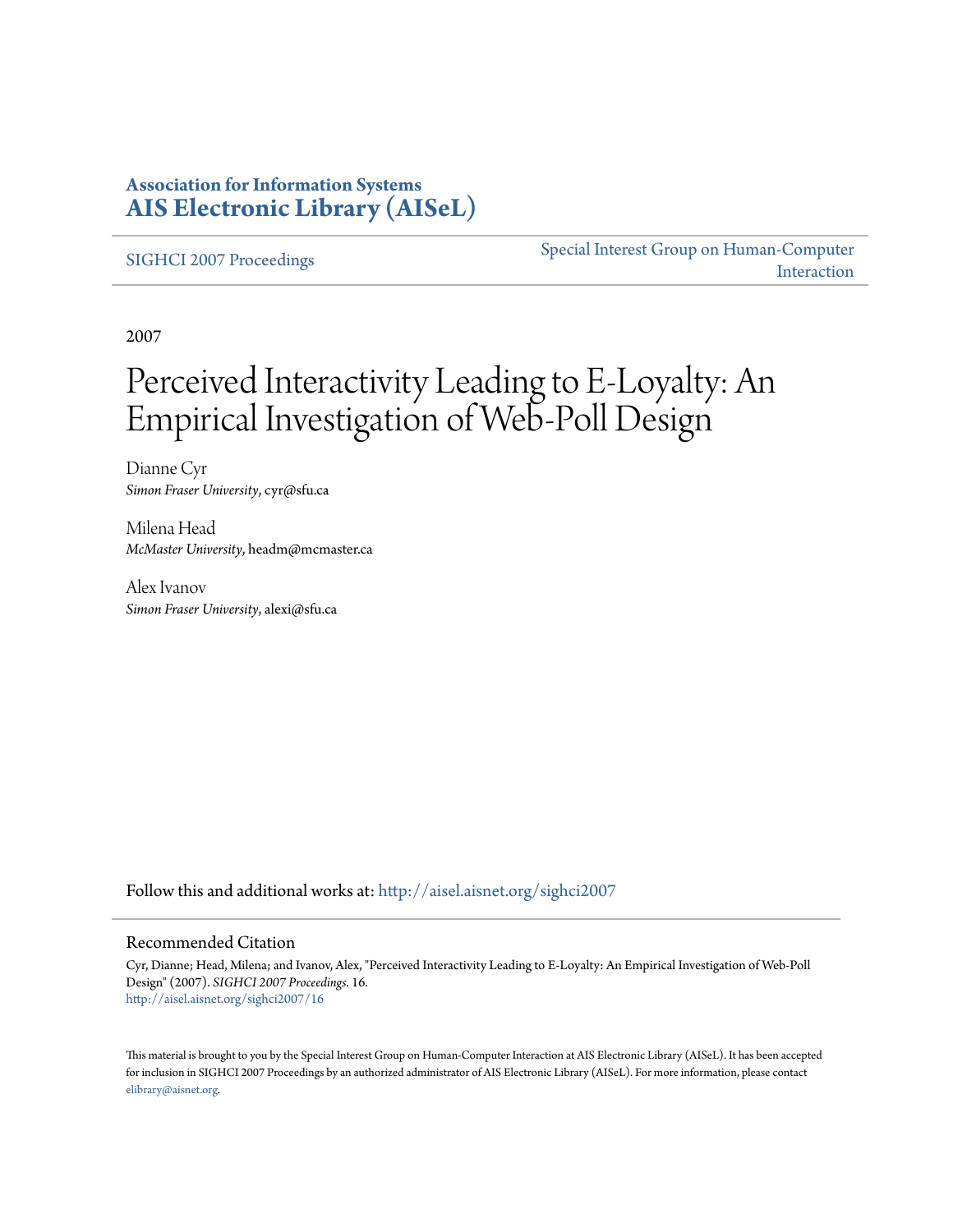## **Perceived Interactivity Leading to E-Loyalty: An Empirical Investigation of Web-Poll Design**

**Dianne Cyr** Simon Fraser University [cyr@sfu.ca](mailto:cyr@sfu.ca)

**Milena Head** McMaster University [headm@mcmaster.ca](mailto:headm@mcmaster.ca)

**Alex Ivanov** Simon Fraser University [alexi@sfu.ca](mailto:alexi@sfu.ca)

#### **ABSTRACT**

With the growth of e-commerce, novel applications of website interactivity are important to attract and retain online users. In this empirical study five levels of interactivity are examined using different web-poll applications. A model is created to validate the relationship of perceived interactivity to efficiency, effectiveness, enjoyment, and trust of the website. Further, specific elements of interactivity including control and user connectedness are examined for their relationship to trust. In turn, efficiency, effectiveness, enjoyment and trust are tested for their impact on eloyalty. All relationships in the model are supported. In addition, qualitative comments from users regarding the various web-poll treatments were analyzed with subtle differences detected between treatments. The research advances knowledge on the consequences of perceived interactivity. It has additional merit in that the treatments employed and their outcomes will be of interest to web designers and online marketers for how to enhance interactive online web applications.

#### **Keywords**

Perceived interactivity, web-poll design, effectiveness, efficiency, enjoyment, trust, user control, user connectedness, e-loyalty, e-commerce.

#### **INTRODUCTION**

As e-commerce continues to grow, online vendors are continually seeking ways to best please their customers. Despite the potential for interactivity provided by the Internet, little attention has been paid to how interactivity might be more fully utilized (Johnson et al. 2006). In the current research, we create a model for testing based on the work of Teo et al. (2003) to test perceived interactivity to effectiveness and efficiency. To test our model, five treatments of interactivity for web-polls were created. Simple versions of web-polls are found on various vendor sites with indicators such as bar graphs or pie charts for how many people make a choice for a particular product or service. However, in more recent work in the field of information visualization, researchers are seeking to create more effective platforms for interactive communication between a user, the website, and possibly a community of users.

In sum, this investigation aims to offer the following:

- (1) Validation of a model in which perceived interactivity is expected to result in efficiency, effectiveness, enjoyment and trust for the user in a web-poll context.
- (2) Determination as to whether control and user connectedness result in trust for the user in a webpoll context.
- (3) Validation of whether efficiency, effectiveness, enjoyment and trust are positively related to loyalty. Since loyalty is a key consideration for online vendors, better establishing the link between perceived interactivity and loyalty is of both empirical and practical value.
- (4) Development of five graduated web-polls, including some novel examples, for testing. It is expected these versions of web-polls will be relevant to academic modeling, as well as to practitioner applications.

#### **RESEARCH MODEL AND HYPOTHESES**

To investigate perceived user interactivity in the specific context of a web-poll, a model for e-Loyalty is presented in Figure 1. The model builds on previous work on interactivity as well as adds new constructs. In this research, we define an interactive website as being: (1) interactive, (2) personal (3) having a variety of content, and (4) providing the user with immediate answer to questions. In particular, this definition is appropriate to a web-based polling environment when users are able to interact with the website to gain information about travel destinations.

Information Visualization is the use of computersupported, interactive, visual representations of abstract data to amplify cognition (Card et al. 1999). Examples of web-based polling interfaces that employ information visualization formats are remarkably scarce. Most webpolling interfaces make use of graphics that are limited to bar and pie charts, and only for the *presentation* of data. For the interactive *capture* of data, the user is still required to click on the typical radio button or pull-down menu. Further, graphics such as star-ratings or mini pie charts in collaborative filtering pages like on Amazon.com, rarely display more than one variable. Research on advanced polling systems is scattered with limited guidelines for web-based polls. A contribution of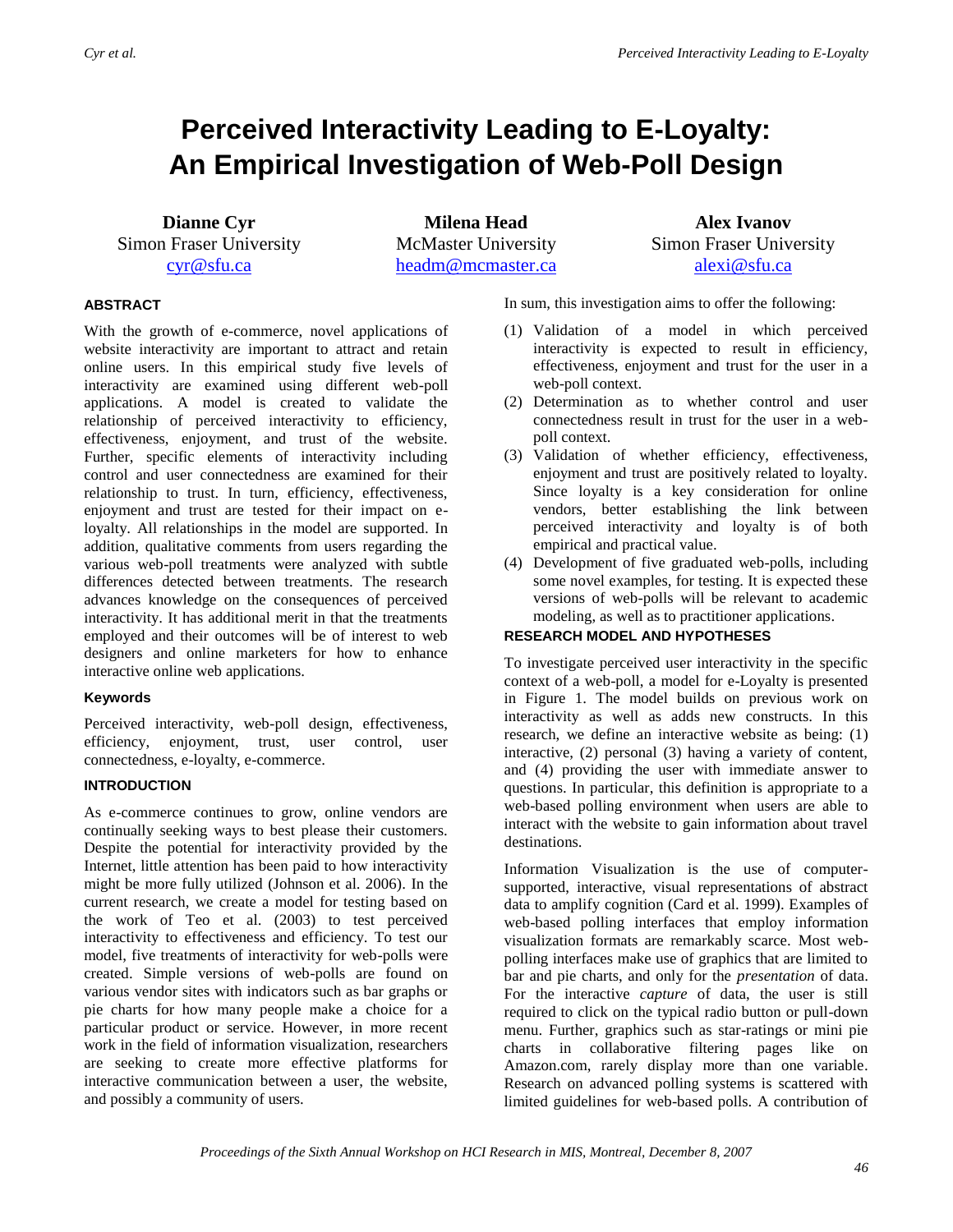the current investigation is to create five levels of interactivity of web-poll design. While some of the treatments have historical precedent, others are innovations in the information visualization field.



**Figure 1. Proposed Research Model**

Building on the work by Teo et al. (2003) although now in the specific context of five levels of a web-poll treatment, the following hypotheses are offered:

*Hypothesis 1: Higher levels of Perceived interactivity will result in higher levels of Efficiency of the website.*

#### *Hypothesis 2: Higher levels of Perceived interactivity will result in higher levels of Effectiveness of the website.*

Cyr et al. (2007) found significant relationships between perceived ease of use (PEOU) and perceived usefulness (PU) and between PU and E-loyalty. Considering the parallels between efficiency and effectiveness and PEOU and PU, we wish to test the relationships of effectiveness and efficiency to E-loyalty in the current web-poll context:

*Hypothesis 3: Higher levels of Efficiency of the website will result in higher levels of E-loyalty.*

#### *Hypothesis 4: Higher levels of Effectiveness of the website will result in higher levels of E-loyalty.*

Cyr et al. (2007) found enjoyment to statistically impact E-loyalty  $(p<.01)$  related to social presence of the website. To our knowledge no previous work has examined the relationship of perceived interactivity to enjoyment. In the current research, we expect that if users enjoy a website, they are more likely to have a positive attitude toward it and consequently will visit it again or have E-loyalty towards that site. In this study we will test the following:

#### *Hypothesis 5: Higher levels of Perceived Interactivity of the website will result in higher levels of Enjoyment.*

#### *Hypothesis 6: Higher levels of Enjoyment of the website will result in higher levels of E-loyalty.*

Consumer trust in the website has been found to be fundamental to building online loyalty (e-loyalty). In one study focused on perceived interactivity on customer trust in mobile commerce, Lee (2005) found the interactivity components in the model all significantly related to trust. Thus, the following is hypothesized:

#### *Hypothesis 7: Higher levels of Perceived Interactivity of the website will result in higher levels of Trust.*

#### *Hypothesis 8: Higher levels of Trust in the website will result in higher levels of E-loyalty.*

In a desktop (rather than a mobile application), it is expected that of the constructs tested by Lee (2005), control and connectedness may be relevant in a web-poll context. Control refers here to control of the information display format, as well as control of the content of the website that is viewed. User connectedness is the degree that a user shares experiences about a product of service with other customers at a website, and feels there is a "community" of users present. It would be expected that interactivity elements as present in a plot poll design of a website would result in control and connectedness for the user, that will then result in trust as found by Lee although in a mobile context. This leads to our final set of hypotheses.

*Hypothesis 9: Higher levels of User Control of the website will result in higher levels of Trust.* 

*Hypothesis 10: Higher levels of User Connectedness with the website will result in higher levels of Trust*

#### **RESEARCH METHODOLOGY**

Participants for the study (341) were recruited from two major Canadian Universities. Virtually all participants (99%) considered themselves experienced in using the Internet, although responses differed as to actual online buying experience (from 1 to 10 years). Most respondents were undergraduates in their second or third year at university. They were recruited by email, and entered in a lottery draw for a \$200 Amazon.com gift certificate in exchange for their participation.

#### **Task Design and Treatments**

The experimental task consisted of browsing an e-Services website for booking vacation packages. The research design was a one-factorial experiment manipulating five levels of website information visualization with five independent groups. The presentation of a web-poll and ratings interface was the manipulated variable. Respondents were randomly assigned to the five groups, where each participant was exposed to only one level or condition.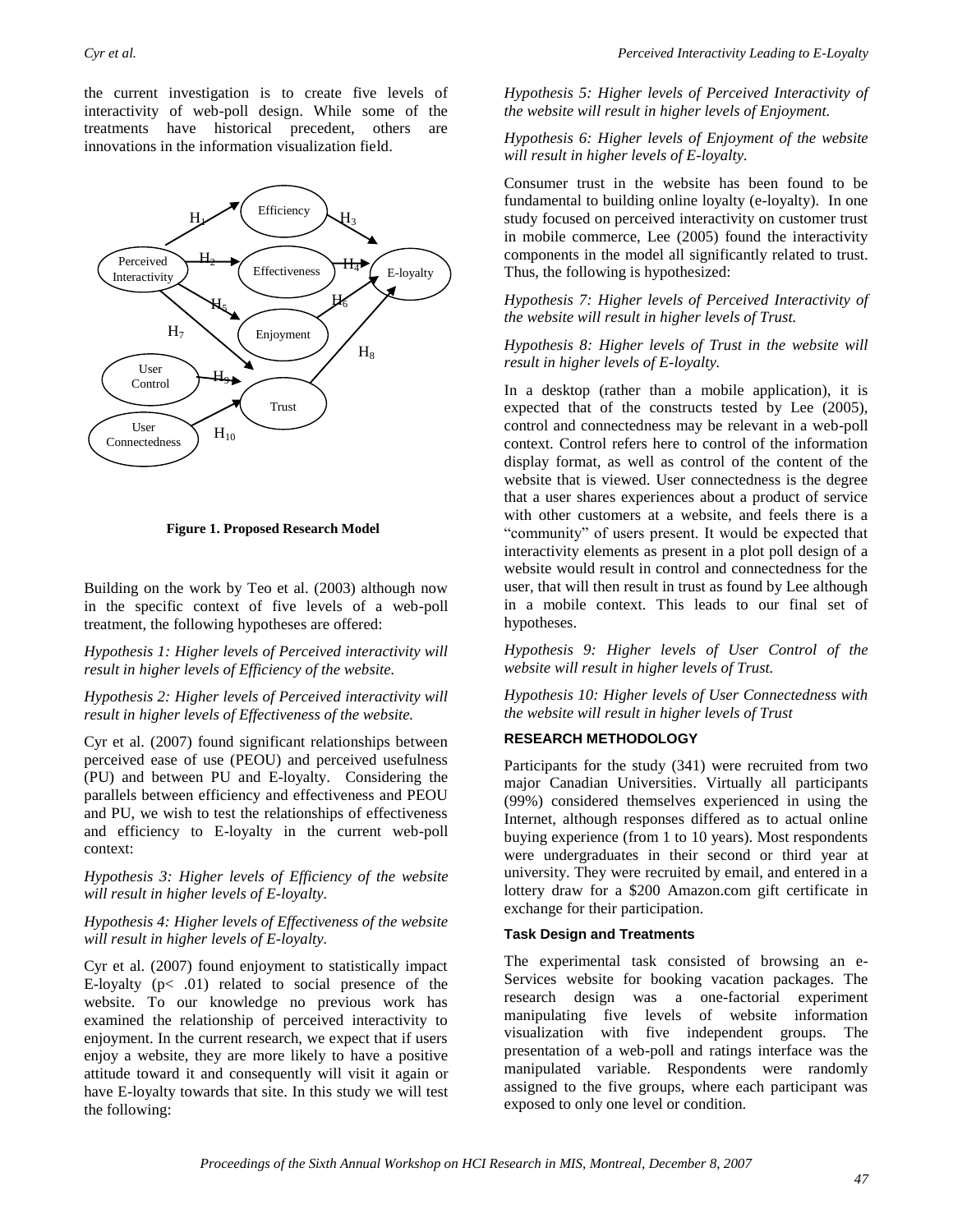Respondents were asked to imagine they had just returned from a vacation in Mexico, which they had booked from a fictitious travel planning site, called Travelier.ca. Travelier.ca was designed in terms of content and ""look and feel" to resemble typical sites of this category, such as Travelocity.com. Interactivity levels differed across treatments in terms of the quality of human-computer interaction afforded to users. Illustrations of the five webpoll treatments are provided in the Appendix.

#### **Instrument Validity and Reliability**

A survey was administered after each participant completed the browsing task for the assigned website condition. All items in the survey were constructed as agree-disagree statements on a seven-point Likert scale. Additionally, two open-ended questions were posed at the end of the survey.

The survey items used in this research were adapted from previously validated work. Therefore, content validity for these two constructs was established through literature review (Straub 1989).

Using Principal Components Analysis (PCA), construct validity of our instrument was confirmed. After 3 items of the original 26-item survey were removed (due to high cross-loadings), all item loadings were greater than 0.5, with no cross-loading above 0.4 (as recommended by Hair et al. 1995). Similarly, discrimiant validity was confirmed as the correlations between items in any two constructs were lower than the square root of the average variance shared by items within a construct (Fornell and Larcker 1981).

Additionally, construct reliability was established using Cronbach"s α-value, which ranged from 0.800 for Efficiency to 0.948 for e-Loyalty. This is well past the thresholds recommended by Rivard and Huff (1988)

#### **RESULTS**

A variance-based Partial Least Square (PLS) structural equation modeling (SEM) approach was adopted in our data analysis, as it possesses many advantages over traditional methods (see Gefen et al., 2000, for details). The results of the PLS analysis are presented in Figure 2. All path coefficients of the causal links in our hypothesized model are significant. Approximately 61% of the variance in the E-loyalty towards websites was accounted for by the variables in the model ( $R^2$ =0.615). Additionally, the  $R^2$  of all endogenous constructs in the model exceed the 10% benchmark recommended by Falk and Miller (1992).

Open-ended questions were coded via two independent coders using two methods: (i) in vivo (using the participant's exact words as the basis for a code), and (ii) open coding (using arbitrary labels to code the data). Categories were then developed to identify relationships between codes, followed by the creation of more theoretical entities called concepts. Five main concepts emerged from our data:



**Figure 2. PLS Structural Model (n=341)**

*Aesthetics*: Visual design qualities that lend a sense of attractiveness or pleasant appearance to the website. This concept is encapsulated by codes like 'cute', 'bright', and 'unique design'.

*Affective property*: Refers to design elements with emotion inciting qualities. The codes 'exciting', 'fun', and 'personal warmth' are examples of affective properties.

*Functional property*: Elements of website structure including information design/content, navigation, and layout. Examples of codes include "organized", 'informative', and 'lacking detail'.

*Interactivity*: Elements of the website that give users various opportunities to interact with the site and other users. Examples of codes include "limited feedback", 'opportunity to view other's opinions', and 'immediate response to rating input<sup>2</sup>.

*Trustworthiness*: Refers to the degree users trust the website and its content in making their decisions. This concept is encapsulated by codes like "credible", "faked", and "biased".

From a quantitative point of view, there were no statistically significant differences between web-poll treatments in terms of perceived interactivity. However, qualitative analysis of open-ended questions revealed some interesting insights. The only positive comments for the control treatment (T1) centered on concepts of aesthetics and functionality. While this treatment provided some customer reviews, it did not allow users to provide input via a web-poll or other mechanism. Comments related to trustworthiness and interactivity only appeared in the negative for this treatment. For the other treatments, which provided different types of webpolls, positive comments emerged for both trustworthiness and interactivity.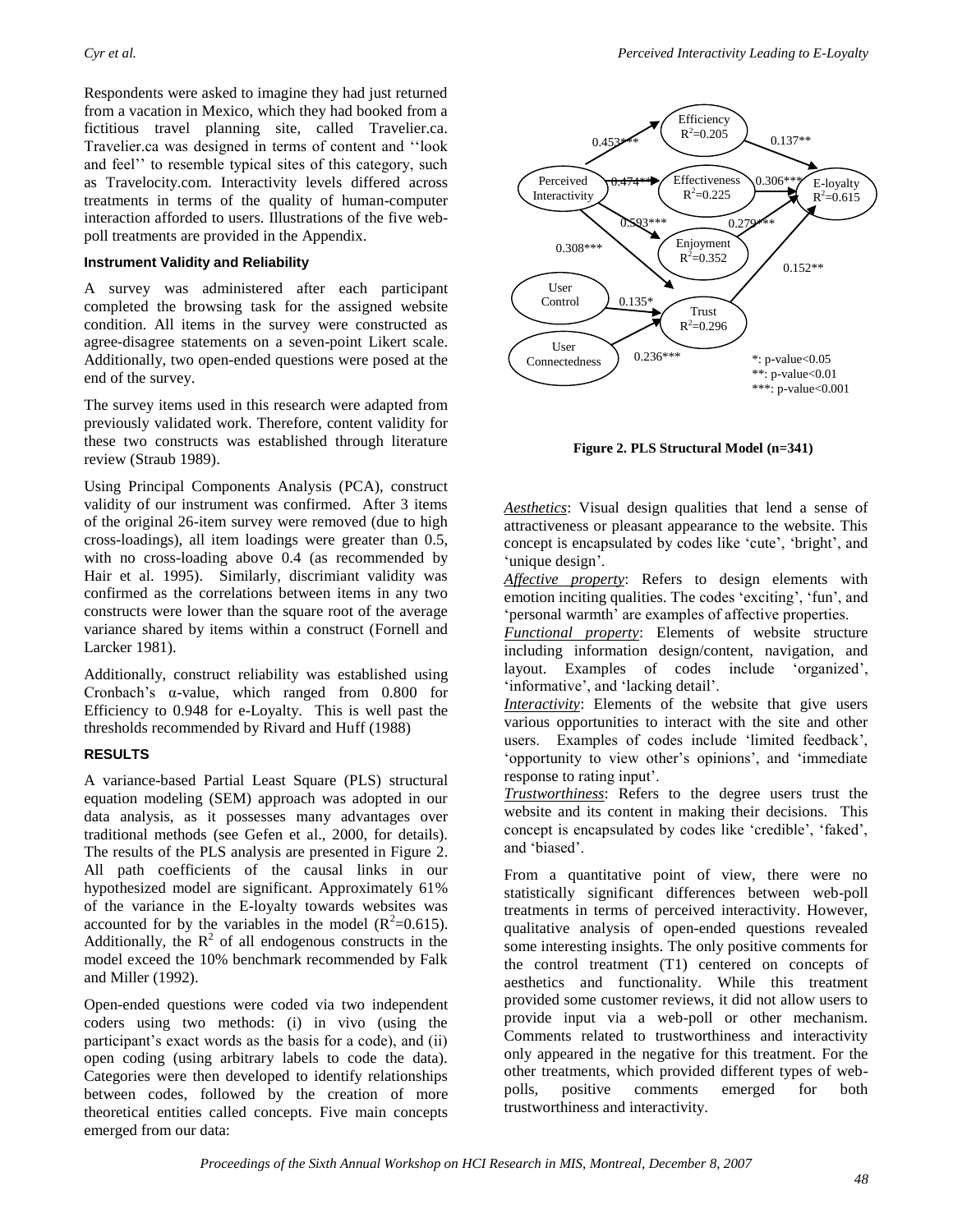When users were offered opportunities to provide input via a web-poll many of their comments centered on their desire to provide additional forms of input to increase credibility. This was particularly evident in the treatments that provided the most complex web-polls (T3: 3x3 webpoll matrix; T4: pre- and post-event continuous scale web-polls). These participants commented that the webpoll ratings would likely influence their decisions, but strongly encouraged further user input through discussion groups and blogs. It appears that stimulating interaction through advanced web-polls also stimulates the desire for further interaction via other 'more credible' methods.

#### **DISCUSSION AND CONCLUSIONS**

Perceived interactivity in website design has received limited research attention. In this study the outcomes of perceived interactivity were investigated, with subsequent impacts on e-loyalty. The model developed and tested is supported for all hypothesized relationships. In addition to survey data, qualitative comments from participants provide further insights into how interactivity impacts the user. Taken collectively, the study provides new insights into the merits of website interactivity. The treatments employed offer novel applications into information visualization, and as such are useful to both researchers as well as to practitioners.

As set out in the introduction of this paper, this research achieves the following goals:

- (1) Perceived interactivity is found to positively impact user perceptions of efficiency, effectiveness, enjoyment and trust in a web-poll context.
- (2) Control and user connectedness result in trust for the user in a web-poll context.
- (3) Efficiency, effectiveness, enjoyment and trust are positively related to loyalty.
- (4) Five levels of web-poll design are tested which afford new perspectives on how information can be visualized for the user, and subsequently differences in user reactions to the various conditions.

Overall, our findings represent an extension to previous work on design characteristics and e-loyalty to now include interactivity leading to efficiency and effectiveness as a precursor to positive and repeat customer relations. Further, interactivity results in enjoyment and ultimately e-loyalty. As such, interactivity has a hedonic component, supporting work by Childers et al. (2001) and van der Heijden (2003) now tested with different web-poll treatments. This is further supported in the constructs for Aesthetics and Affective properties emerging from the qualitative data. The visual appeal of the web-poll design seemed be important not only to elicit positive impressions of the website, but also emotive commentary such as the website was "exciting". To our knowledge, this is the first time perceived interactivity has been linked to enjoyment in website design.

Although there has been considerable work on trust in ecommerce (for example, Gefen et al. 2003), it has not focused on interactivity components. In this study the relationship of perceived interactivity to trust is supported in a desktop online environment using various web-poll applications. In addition, in alignment with Lee (2005) specific elements of interactivity such as control and connectedness resulted in trust. Qualitative comments supported that interactivity seemed central to providing the user with a sense of trust. Having rating features on the website was mentioned to make the website more trustworthy, with the ability to affect a user"s decision about a product or service. On the negative side, several users mentioned the ratings may be unreliable or "faked". As such, the vendor or website designer may want to assure users of the credibility of the information offered.

The findings suggest that perceived interactivity has positive effects on the user that ultimately results in eloyal behavior. Hence, if online web designers and marketers wish to attract and retain customers then enhancement of web features that allow user interactivity is desirable. Treatments 3, 4, and 5 as developed specifically for this study present innovations in webpolling. As such they offer prototypes to designers for how to create new forms of information visualization with interactive components. The applications used in this study offer presentations of data, as well as the ability of the user, to capture data based on assessments by other users. The value of this work goes beyond e-commerce to include applications for other groups such as online communities. For instance, the work by Ivanov et al. (2006) involved web-polling on a site for sharing medical information. As with Ivanov et al. it is quite likely that use of multivariate visualizations as in this study can potentially serve to engage otherwise low frequency contributors.

Qualitative analysis of open-ended comments also reveals interesting implications for web designers. While perceived interactivity has positive consequences, designers should employ appropriate combinations of interactivity mechanisms to increase credibility. Webpolls, and advanced web-polls in particular, stimulate the desire for interaction and input. Once this desire is activated, users may feel unfulfilled if they are not given an opportunity to interact at different levels. Coupling web-polls with discussion forums and blogs can help to build credibility and fulfillment with the interaction experience.

#### **ACKNOWLEDGMENTS**

This research is funded by the Social Sciences and Humanities Research Council of Canada.

#### **REFERENCES**

- 1. Card, S., Mackinlay, J., and Shneiderman, B. *Readings in Information Visualization: Using Vision to Think*, Morgan Kaufmann, Los Altos, CA, 1999
- 2. Childers, T., Carr, C., Peck, J., and Carson, S. "Hedonic and Utilitarian Motivations for Online